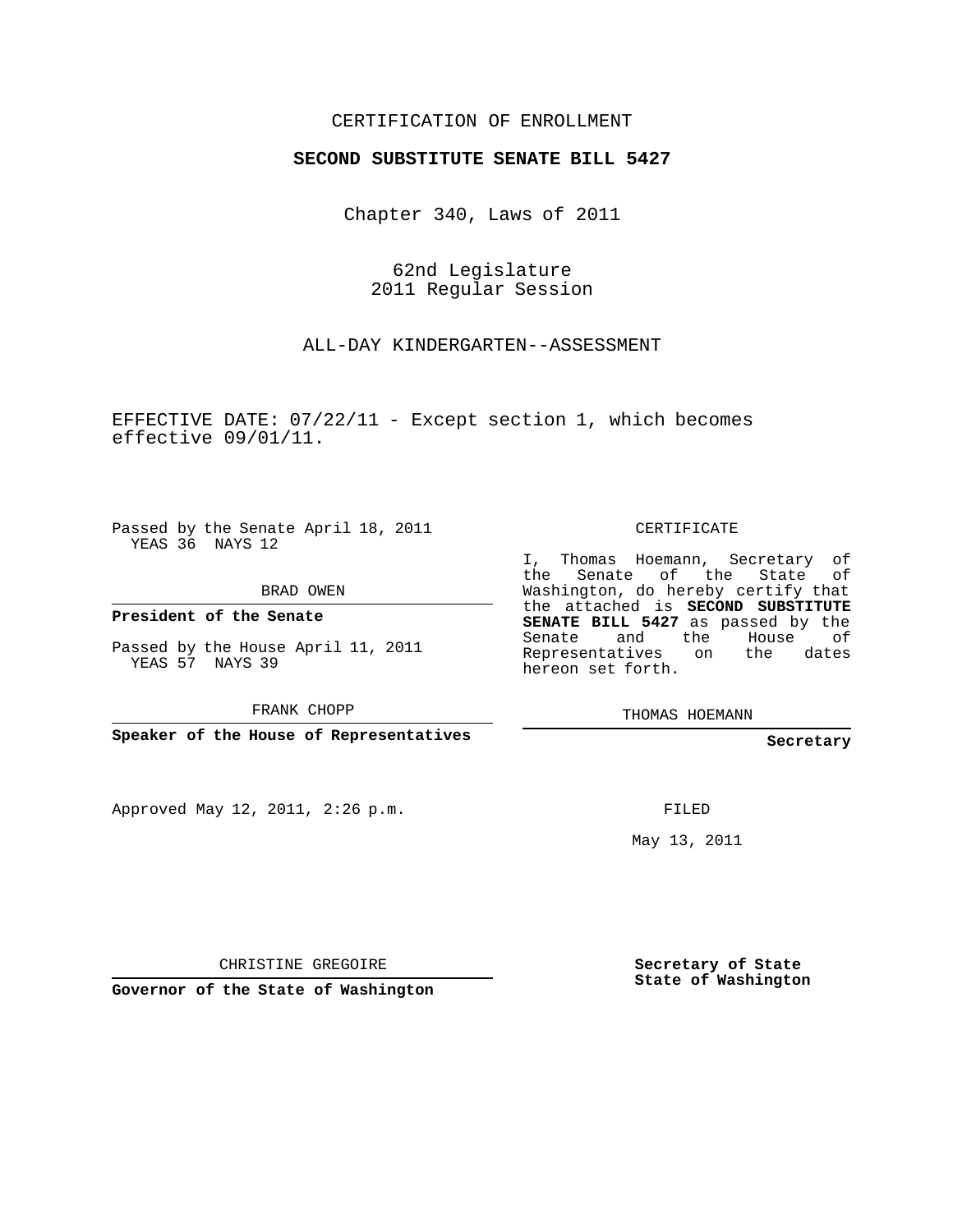## **SECOND SUBSTITUTE SENATE BILL 5427** \_\_\_\_\_\_\_\_\_\_\_\_\_\_\_\_\_\_\_\_\_\_\_\_\_\_\_\_\_\_\_\_\_\_\_\_\_\_\_\_\_\_\_\_\_

\_\_\_\_\_\_\_\_\_\_\_\_\_\_\_\_\_\_\_\_\_\_\_\_\_\_\_\_\_\_\_\_\_\_\_\_\_\_\_\_\_\_\_\_\_

AS AMENDED BY THE HOUSE

Passed Legislature - 2011 Regular Session

## **State of Washington 62nd Legislature 2011 Regular Session**

**By** Senate Ways & Means (originally sponsored by Senator McAuliffe; by request of Superintendent of Public Instruction)

READ FIRST TIME 02/25/11.

 AN ACT Relating to the assessment of students in state-funded full- day kindergarten classrooms; amending RCW 28A.150.315; adding a new section to chapter 28A.655 RCW; and providing an effective date.

BE IT ENACTED BY THE LEGISLATURE OF THE STATE OF WASHINGTON:

 **Sec. 1.** RCW 28A.150.315 and 2010 c 236 s 4 are each amended to read as follows:

 (1) Beginning with the 2007-08 school year, funding for voluntary all-day kindergarten programs shall be phased-in beginning with schools with the highest poverty levels, defined as those schools with the highest percentages of students qualifying for free and reduced-price lunch support in the prior school year. During the 2011-2013 biennium, funding shall continue to be phased-in each year until full statewide implementation of all-day kindergarten is achieved in the 2017-18 school year. Once a school receives funding for the all-day kindergarten program, that school shall remain eligible for funding in subsequent school years regardless of changes in the school's percentage of students eligible for free and reduced-price lunches as long as other program requirements are fulfilled. Additionally,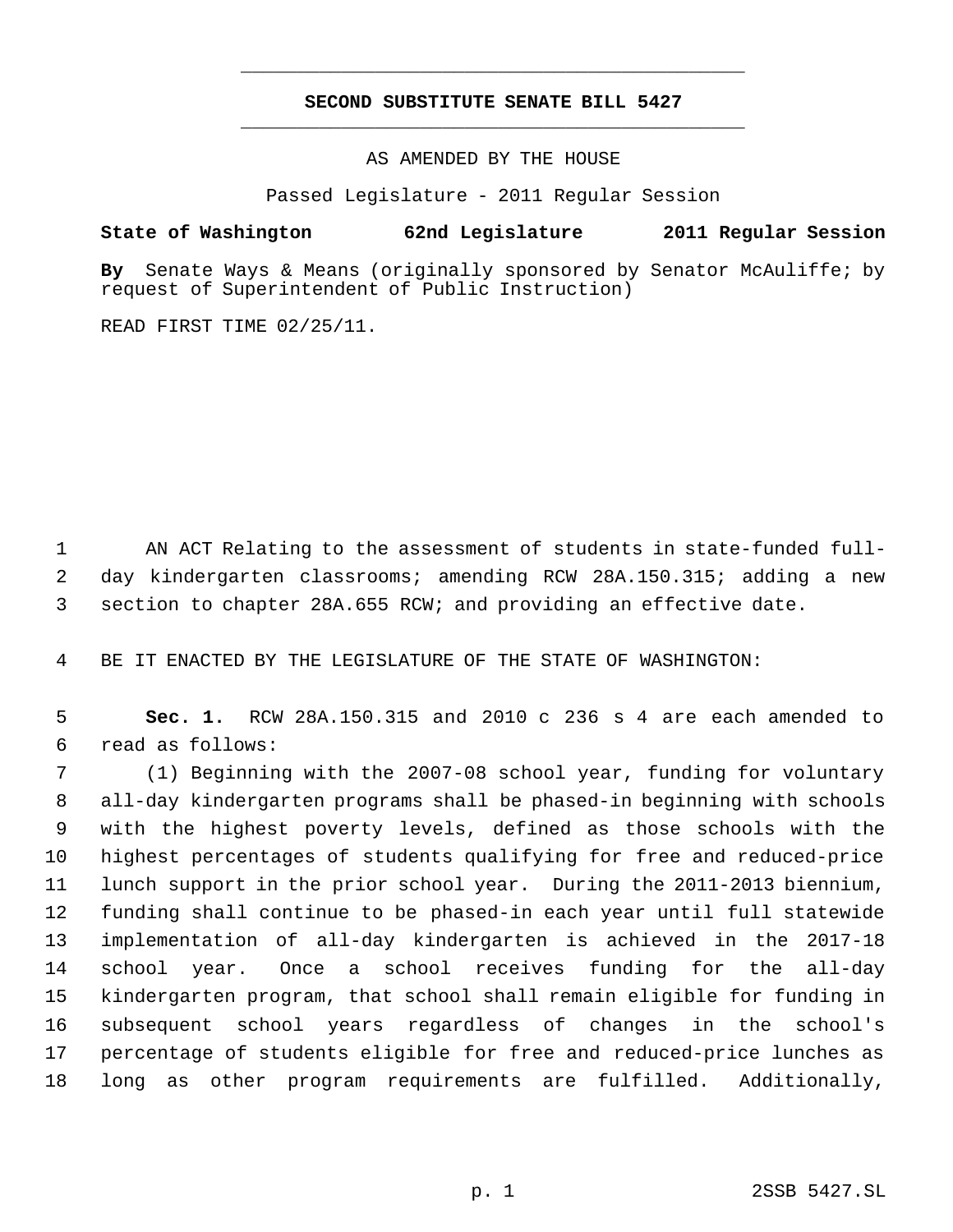schools receiving all-day kindergarten program support shall agree to

the following conditions:

(a) Provide at least a one thousand-hour instructional program;

 (b) Provide a curriculum that offers a rich, varied set of experiences that assist students in:

 (i) Developing initial skills in the academic areas of reading, mathematics, and writing;

8 (ii) Developing a variety of communication skills;

 (iii) Providing experiences in science, social studies, arts, 10 health and physical education, and a world language other than English; (iv) Acquiring large and small motor skills;

 (v) Acquiring social and emotional skills including successful participation in learning activities as an individual and as part of a group; and

(vi) Learning through hands-on experiences;

 (c) Establish learning environments that are developmentally 17 appropriate and promote creativity;

 (d) Demonstrate strong connections and communication with early learning community providers; and

 (e) Participate in kindergarten program readiness activities with early learning providers and parents.

 (2)(a) In addition to the requirements in subsection (1) of this section and to the extent funds are available, beginning with the 2011- 24 12 school year on a voluntary basis, schools must identify the skills, 25 knowledge, and characteristics of kindergarten students at the 26 beginning of the school year in order to support social-emotional, 27 physical, and cognitive growth and development of individual children; 28 support early learning provider and parent involvement; and inform 29 instruction. Kindergarten teachers shall administer the Washington 30 kindergarten inventory of developing skills, as directed by the 31 superintendent of public instruction in consultation with the 32 department of early learning, and report the results to the superintendent. The superintendent shall share the results with the director of the department of early learning.

 (b) School districts shall provide an opportunity for parents and guardians to excuse their children from participation in the Washington kindergarten inventory of developing skills.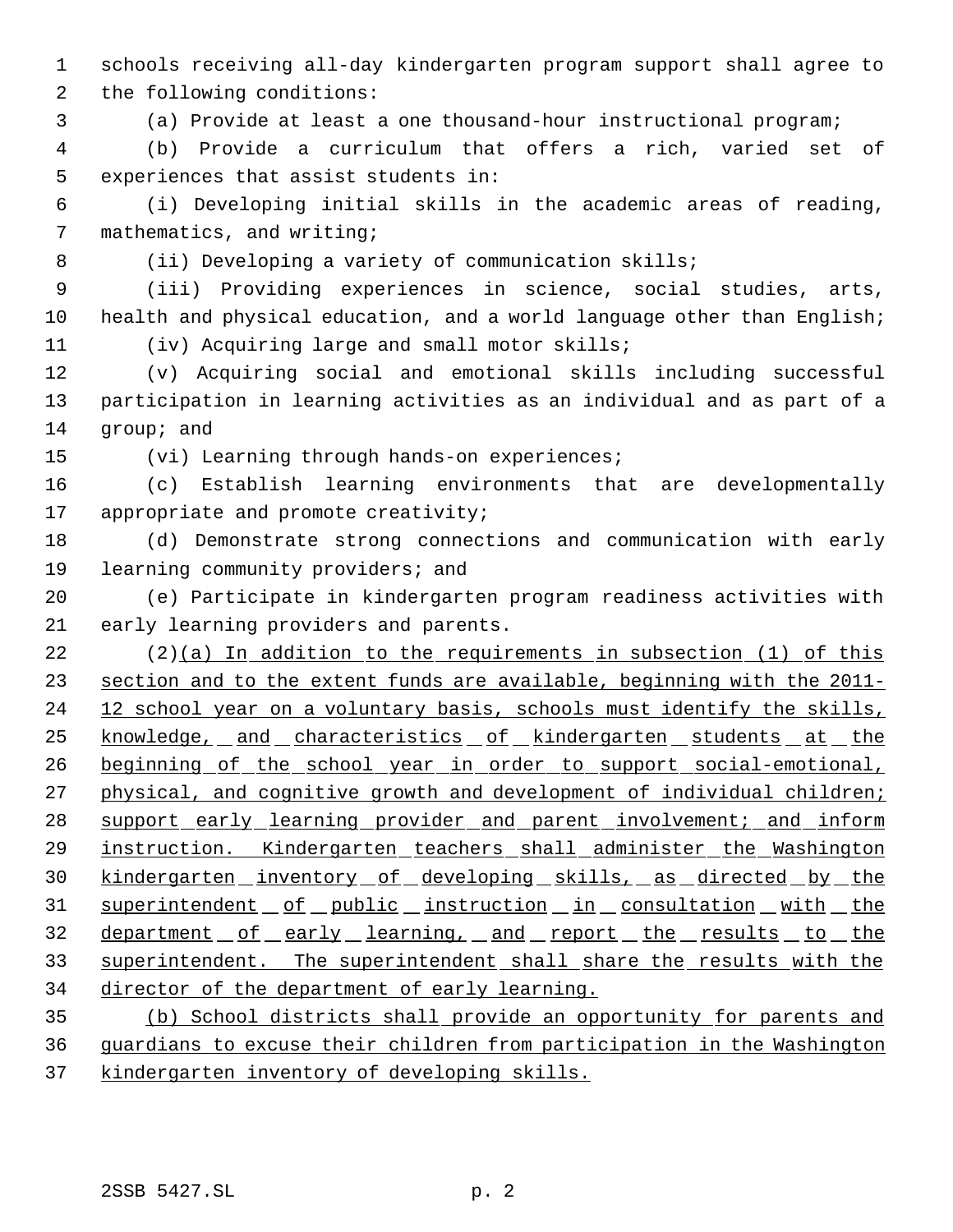(c) To the extent funds are available, beginning in the 2012-13 2 school year, the Washington kindergarten inventory of developing skills shall be administered at the beginning of the school year to all students enrolled in state-funded full-day kindergarten programs with the exception of students who have been excused from participation by

their parents or guardians.

 (d) Until full implementation of state-funded all-day kindergarten, 8 the superintendent of public instruction, in consultation with the 9 director of the department of early learning, may grant annual, renewable waivers from the requirement of (c) of this subsection to administer the Washington kindergarten inventory of developing skills. A school district seeking a waiver for one or more of its schools must 13 submit an application to the office of the superintendent of public instruction that includes:

15 (i) A description of the kindergarten readiness assessment and 16 transition processes that it proposes to administer instead of the 17 Washington kindergarten inventory of developing skills;

 (ii) An explanation of why the administration of the Washington kindergarten inventory of developing skills would be unduly burdensome; and

 (iii) An explanation of how administration of the alternative 22 kindergarten readiness assessment will support social-emotional, 23 physical, and cognitive growth and development of individual children; 24 support early learning provider and parent involvement; and inform instruction.

 (3) Subject to funds appropriated for this purpose, the superintendent of public instruction shall designate one or more school districts to serve as resources and examples of best practices in designing and operating a high-quality all-day kindergarten program. Designated school districts shall serve as lighthouse programs and provide technical assistance to other school districts in the initial stages of implementing an all-day kindergarten program. Examples of topics addressed by the technical assistance include strategic planning, developing the instructional program and curriculum, working with early learning providers to identify students and communicate with parents, and developing kindergarten program readiness activities.